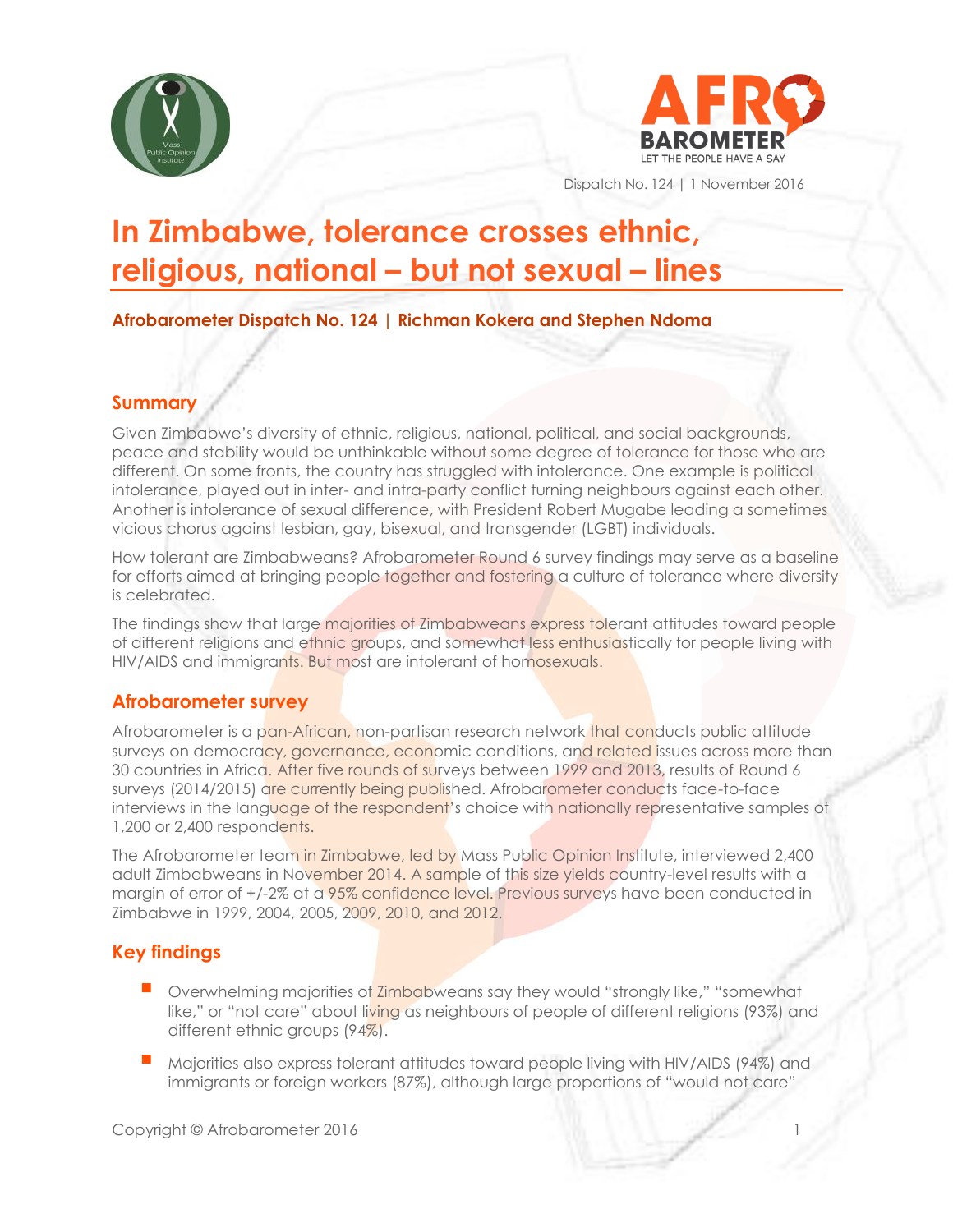

responses suggest that tolerance for these groups is less enthusiastic than for people of different religious and ethnic backgrounds.

 Nearly nine of 10 Zimbabweans (89%) say they would "somewhat dislike" or "strongly dislike" having homosexuals as neighbours. Younger, urban, and more educated citizens are somewhat less intolerant of homosexuality than older, rural, and less educated respondents.

#### **Tolerance for other religions and ethnicities**

Afrobarometer assesses citizens' levels of tolerance by asking them whether they would like, dislike, or not care about having people from various groups as neighbours. On the whole, Zimbabweans exhibit good neighbourliness for other religious and ethnic groups. More than nine of 10 respondents express tolerant attitudes toward people of different religions (93%) and different ethnicities (94%). This includes majorities who say they would "somewhat like" or "strongly like" living next to people of different religions (53%) and different ethnicities (52%), while an additional four in 10 say they "would not care" (Figure 1).<sup>1</sup>



**Figure 1: Tolerance for other religious and ethnic groups** | Zimbabwe | 2014

**Respondents were asked**: *For each of the following types of people, please tell me whether you would like*  having people from this group as neighbours, dislike it, or not care: People of a different religion? People *from other ethnic groups?*

 $^1$  Due to rounding, combined category totals may appear to differ by 1 percentage point from the sum of subcategories.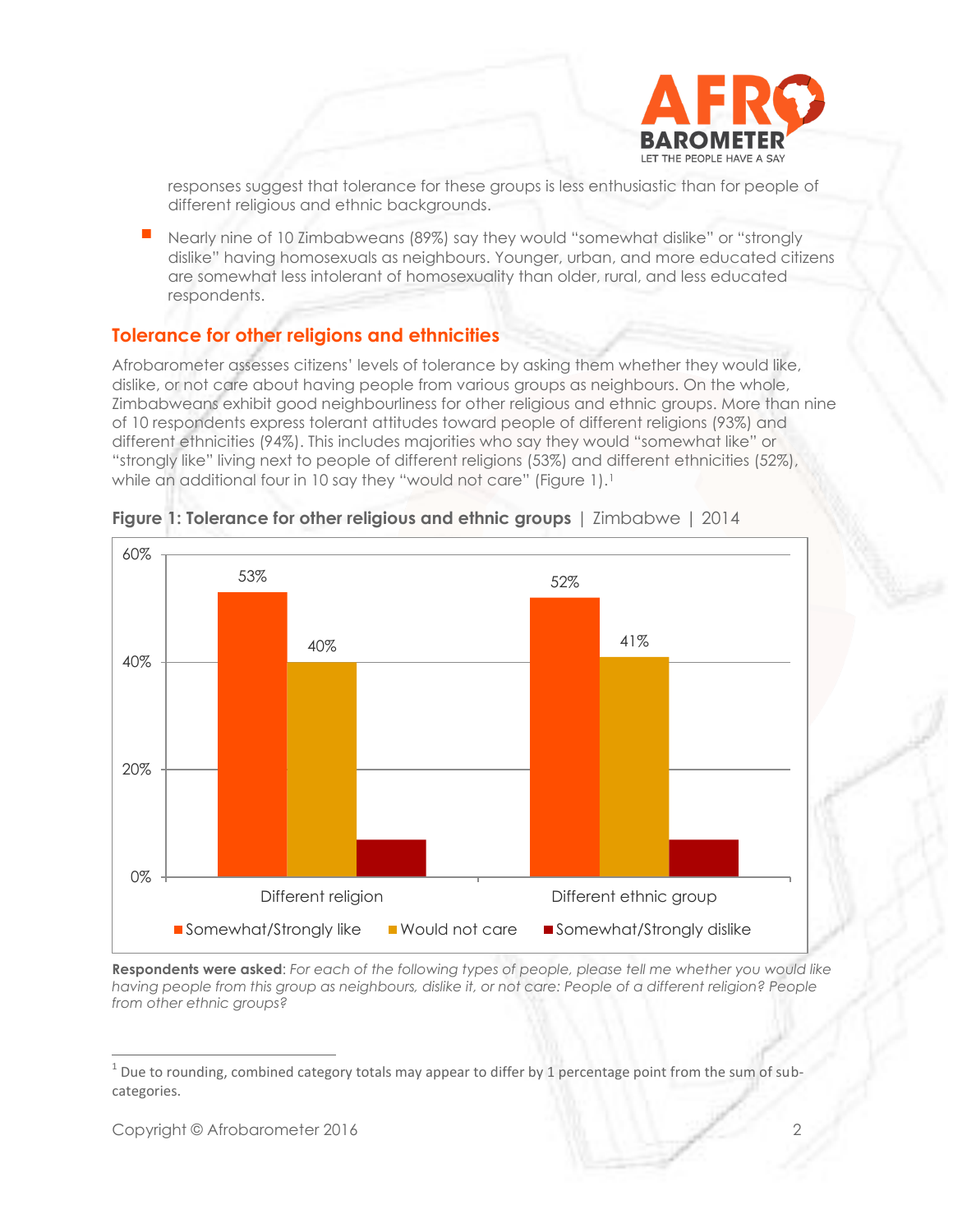

Tolerance for other religious and ethnic groups is strong regardless of respondents' gender, age, or urban vs. rural location. It is also strong among supporters of both major political parties,<sup>2</sup> although Movement for Democratic Change-Tsvangirai (MDC-T) adherents are more likely than Zimbabwe African Union-Patriotic Front (ZANU-PF) supporters to say they "would not care" (47% vs. 37%) rather than would like/strongly like having such people as neighbours.

#### **Tolerance for immigrants and foreign workers**

Despite Zimbabwe's economic difficulties and high levels of unemployment, a large majority of citizens say they would "somewhat" or "strongly" like it (40%) or would not care (47%) if their neighbours were immigrants or foreign workers (Figure 2). While this is a welcome finding in light of xenophobic attacks in South Africa, the proportion expressing positive feelings (somewhat/strongly like) is smaller for immigrants (40%) than for people of other religions (53%) and ethnic groups (52%), while the proportion expressing dislike is almost double (13%, compared to 7% for other religions and ethnic groups).

Objections to living next to immigrants and foreign workers are more common among rural residents (15%) than urban dwellers (9%) and among ZANU-PF supporters (17%) than MDC-T supporters (11%) (Figure 3).

The idea of having immigrants or foreign workers as neighbours is viewed somewhat differently in different provinces (Table 1). The most welcoming provinces are Matabeleland South (where 63% say they would somewhat/strongly like living next to immigrants), Mashonaland West (55%), Mashonaland Central (48%), and Harare (48%). Least welcoming are Masvingo (22% somewhat/strongly dislike), Mashonaland Central (22%), and Mashonaland East (16%). "Would not care" is the majority response in Matabeleland North (71%), Bulawayo (56%), Midlands (56%), Manicaland (55%), and Mashonaland East (55%).



#### **Figure 2: Tolerance for immigrants** | Zimbabwe | 2014

**Respondents were asked:** *For each of the following types of people, please tell me whether you would like having people from this group as neighbours, dislike it, or not care: Immigrants or foreign workers?*

<sup>2</sup> Political-party affiliation is determined by responses to the questions "*Do you feel close to any particular political party?*" and, if yes, "*Which party is that?*"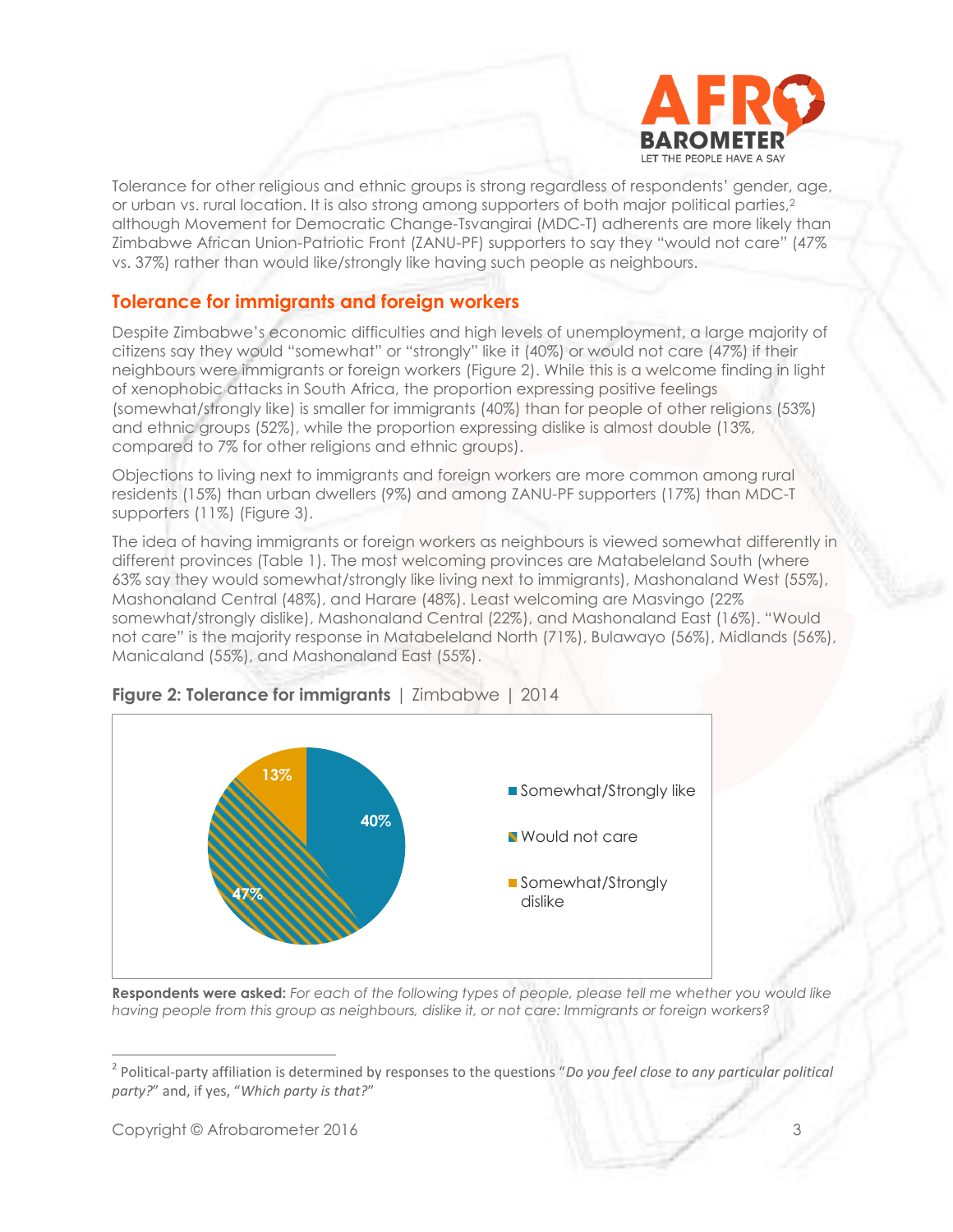

**Figure 3: Tolerance for immigrants or foreign workers** | by rural-urban residence, age, gender, education and political-party affiliation | Zimbabwe | 2014



**Respondents were asked:** *For each of the following types of people, please tell me whether you would like having people from this group as neighbours, dislike it, or not care: Immigrants or foreign workers?*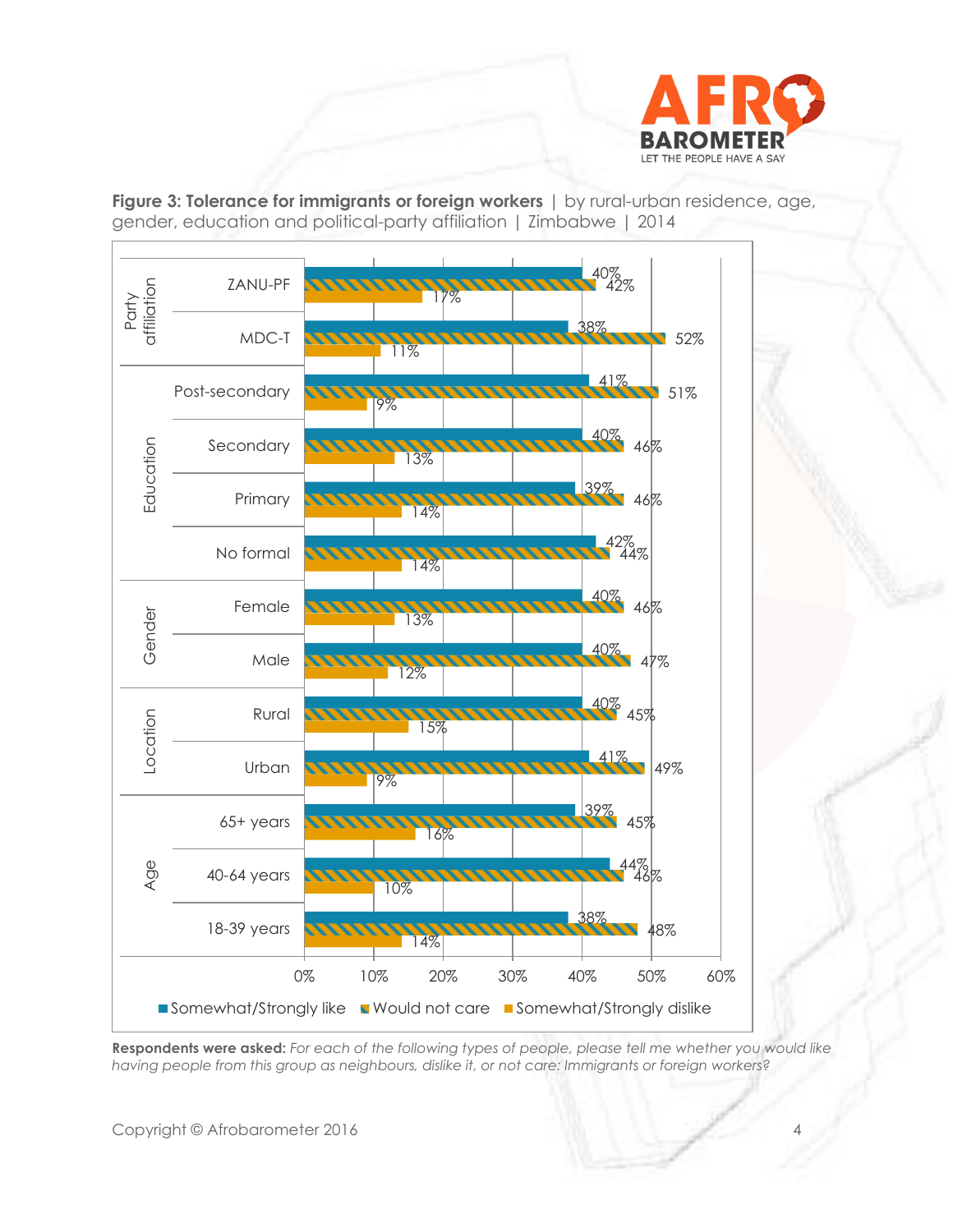

|                            | Somewhat/<br><b>Strongly like</b> | <b>Would not</b><br>care | Somewhat/<br><b>Strongly dislike</b> |  |
|----------------------------|-----------------------------------|--------------------------|--------------------------------------|--|
| Matabeleland South         | 63%                               | 29%                      | 8%                                   |  |
| <b>Mashonaland West</b>    | 55%                               | 38%                      | 7%                                   |  |
| Harare                     | 48%                               | 42%                      | 10%                                  |  |
| <b>Mashonaland Central</b> | 48%                               | 30%                      | 22%                                  |  |
| Masvingo                   | 39%                               | 40%                      | 22%                                  |  |
| <b>Manicaland</b>          | 33%                               | 55%                      | 12%                                  |  |
| Bulawayo                   | 32%                               | 56%                      | 13%                                  |  |
| <b>Midlands</b>            | 31%                               | 56%                      | 12%                                  |  |
| <b>Mashonaland East</b>    | 29%                               | 55%                      | 16%                                  |  |
| <b>Matabeleland North</b>  | 21%                               | 71%                      | 8%                                   |  |
| <b>Total</b>               | 40%                               | 47%                      | 13%                                  |  |

#### **Table 1: Tolerance for immigrants or foreign workers |** by province | Zimbabwe **|** 2014

**Respondents were asked:** *For each of the following types of people, please tell me whether you would like having people from this group as neighbours, dislike it, or not care: Immigrants or foreign workers?*

#### **Tolerance for people living with HIV/AIDS**

As with their attitudes toward immigrants, most Zimbabweans (94%) express tolerance for people living with HIV/AIDS, but this tolerance is more likely to be expressed as indifference (50% "would not care") than as welcome (44% somewhat/strongly like) (Figure 4).

Feelings about living next to people with HIV/AIDS are quite similar across different sociodemographic groups. Objections to having HIV-positive neighbours are slightly less prevalent than average among respondents with post-secondary education (3%) and respondents in the middle age range (40-64 years) (4%).

Among Zimbabwe's 10 provinces, the most welcoming to people living with HIV/AIDS is Mashonaland West (57% would somewhat/strongly like), Matabeleland South (55%), and Mashonaland Central (51%) (Table 2). Least welcoming is Masvingo, where 13% say they would "somewhat" or "strongly" dislike having people with HIV/AIDS as neighbours.

> To further explore this data, please visit Afrobarometer's online data analysis facility at www.afrobarometer.org/online-data-analysis.

Copyright © Afrobarometer 2016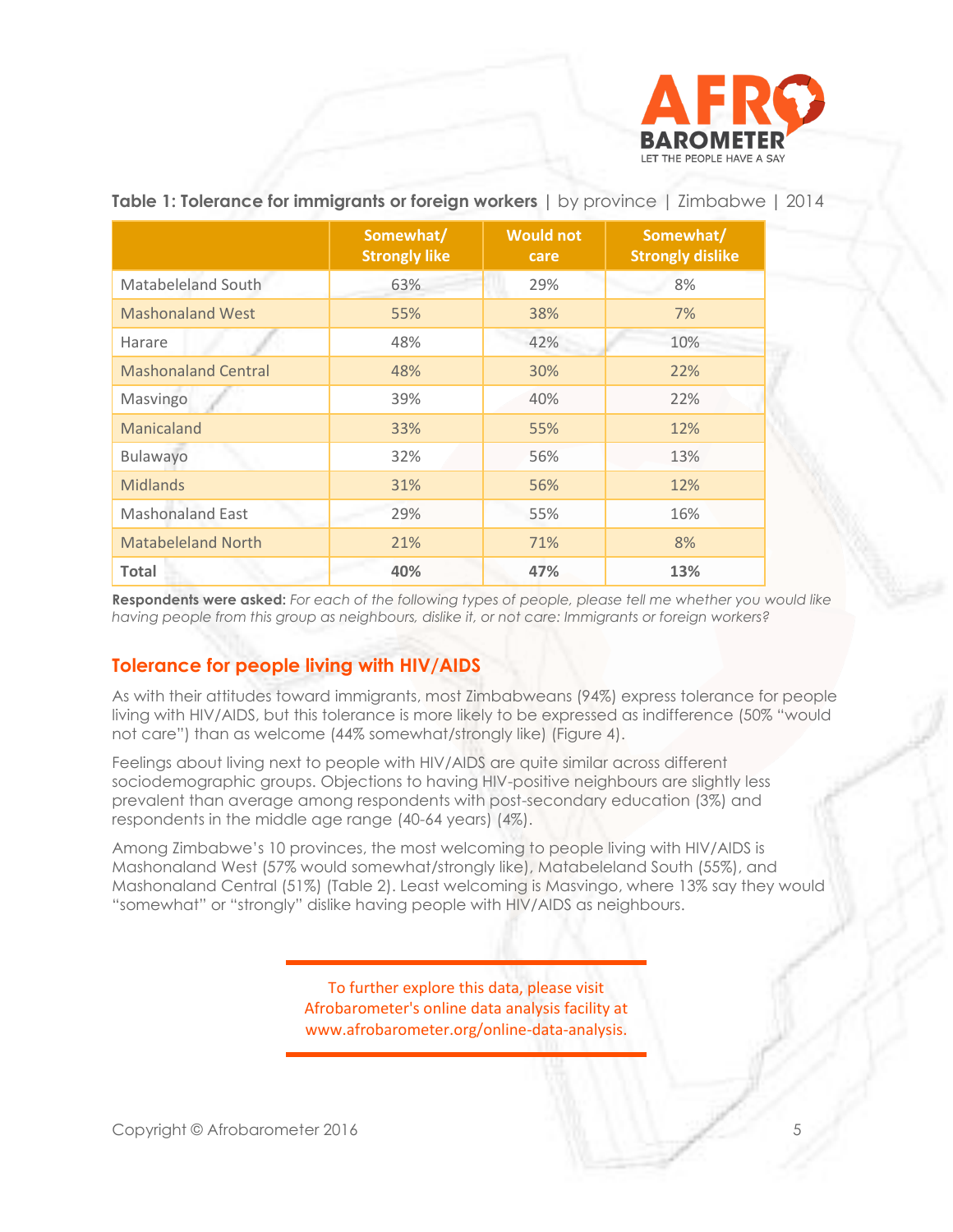

**Figure 4: Tolerance for people living with HIV/AIDS** | by urban-rural residence, gender, age, and location | Zimbabwe | 2014



**Respondents were asked:** *For each of the following types of people, please tell me whether you would like having people from this group as neighbours, dislike it, or not care: People who have HIV/AIDS?*

Copyright © Afrobarometer 2016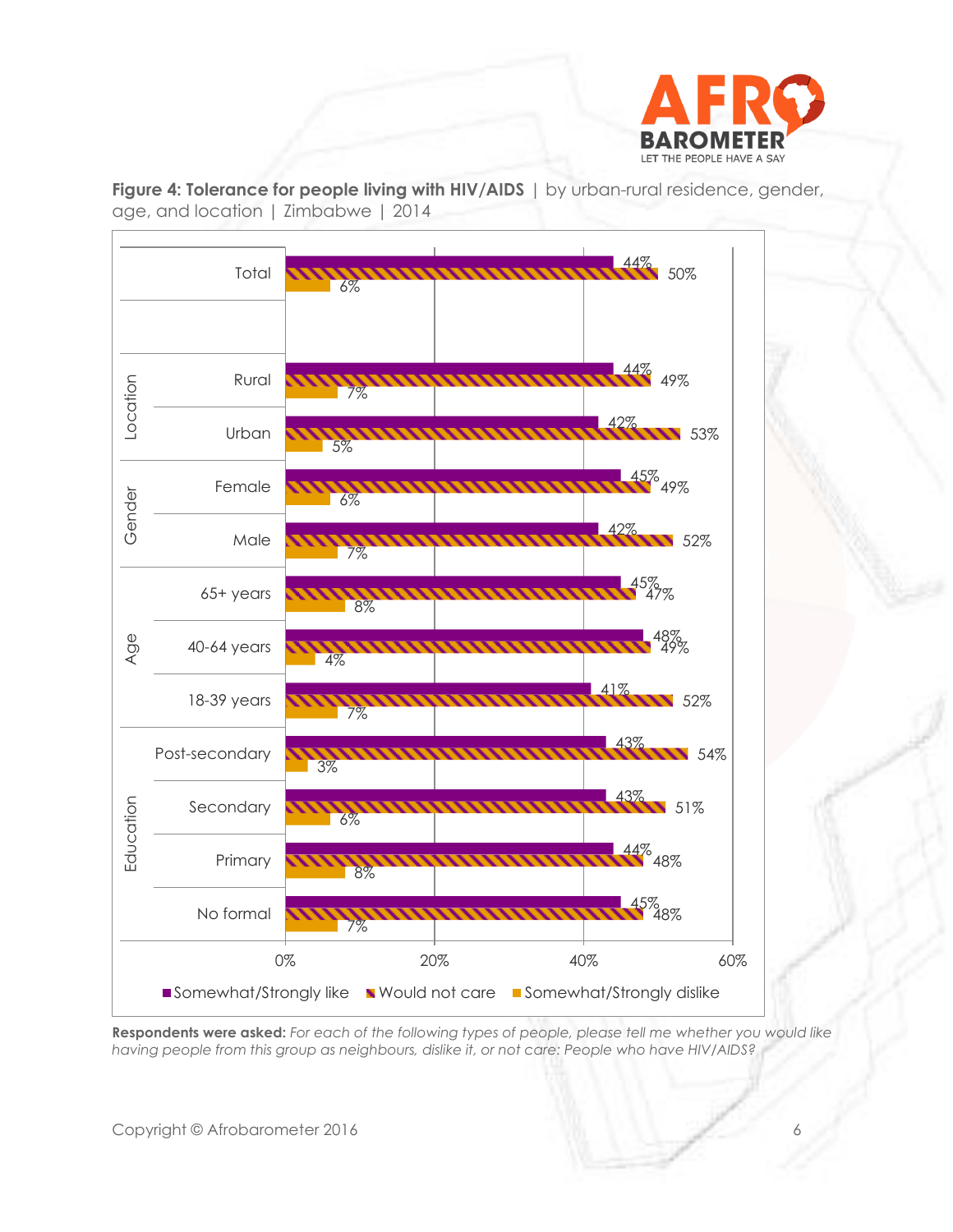

|                            | Somewhat/<br><b>Strongly like</b> | <b>Would not care</b> | Somewhat/<br><b>Strongly dislike</b> |
|----------------------------|-----------------------------------|-----------------------|--------------------------------------|
| <b>Mashonaland West</b>    | 57%                               | 38%                   | 5%                                   |
| <b>Matabeleland South</b>  | 55%                               | 39%                   | 6%                                   |
| <b>Mashonaland Central</b> | 51%                               | 39%                   | 10%                                  |
| <b>Midlands</b>            | 48%                               | 46%                   | 6%                                   |
| Masvingo                   | 46%                               | 41%                   | 13%                                  |
| Harare                     | 45%                               | 49%                   | 6%                                   |
| <b>Mashonaland East</b>    | 38%                               | 58%                   | 4%                                   |
| <b>Bulawayo</b>            | 36%                               | 62%                   | 2%                                   |
| Manicaland                 | 30%                               | 64%                   | 7%                                   |
| <b>Matabeleland North</b>  | 20%                               | 78%                   | 2%                                   |
| Total                      | 43%                               | 50%                   | 6%                                   |

**Table 2: Tolerance for people living with HIV/AIDS** | by province | Zimbabwe | 2014

**Respondents were asked:** *For each of the following types of people, please tell me whether you would like having people from this group as neighbours, dislike it, or not care: People who have HIV/AIDS?*

#### **Tolerance for homosexuals**

Zimbabwe's new Constitution, adopted in May 2013, explicitly forbids marriage officers to preside over same-sex marriages, and many politicians, traditional leaders, and religious leaders have been vehement in their rejection of homosexuality.

Public attitudes reflect this widespread intolerance: Nine in 10 Zimbabweans (89%) say they would "somewhat dislike" (6%) or "strongly dislike" (83%) having LGBT persons as neighbours (Figure 5).



#### **Figure 5: Tolerance for homosexuals** | Zimbabwe | 2014

**Respondents were asked**: *For each of the following types of people, please tell me whether you would like having people from this group as neighbours, dislike it, or not care: Homosexuals?*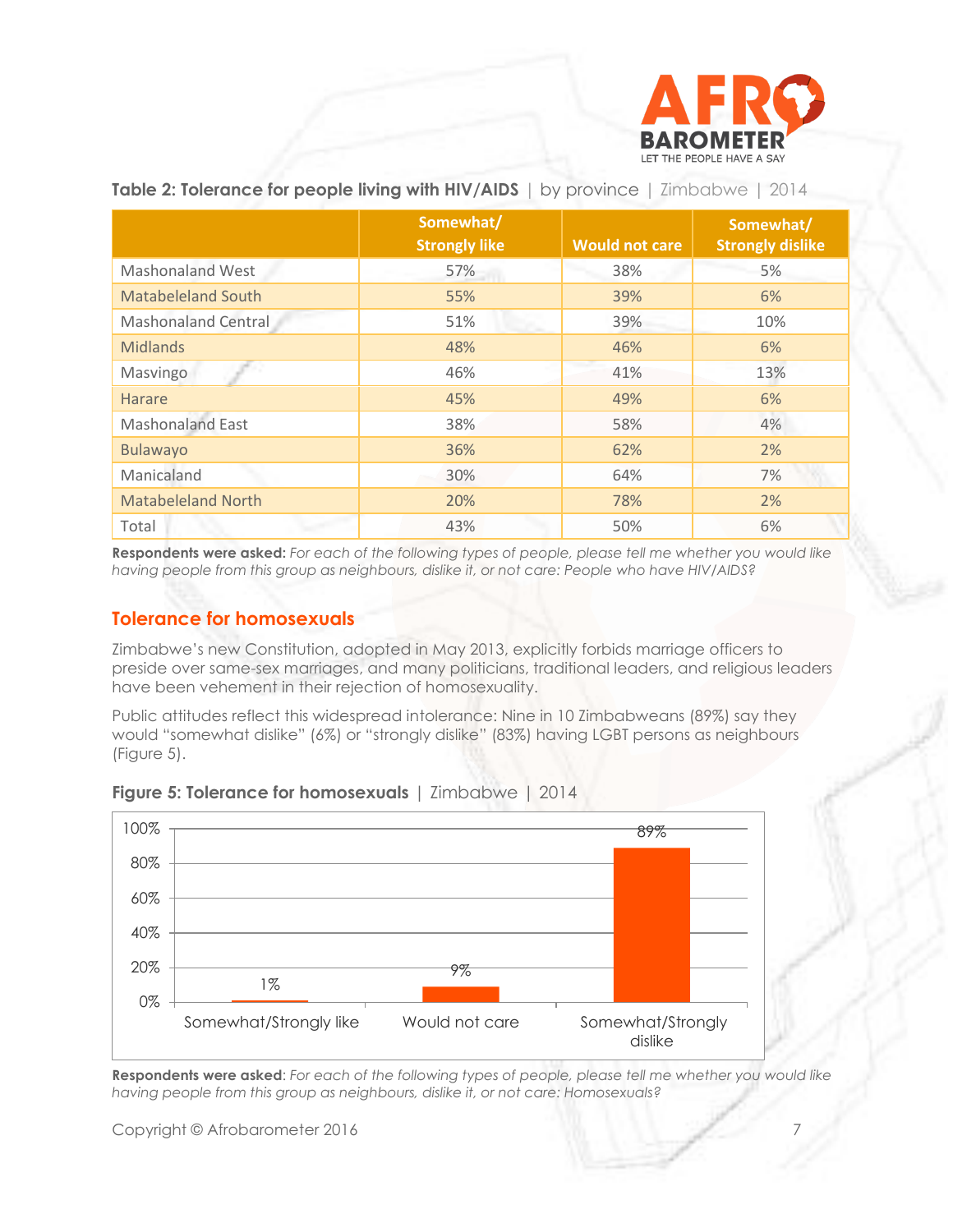

Intolerance for homosexuals cuts across all walks of life, but some demographic sub-groups are somewhat more tolerant than others (Figure 6). Tolerance levels (strongly like/somewhat like/would not care) are somewhat higher among urban residents (13%) than among rural residents (9%). Education seems to affect levels of tolerance: Citizens with post-secondary education are more likely to express tolerant attitudes toward homosexuals (17%) than respondents with secondary (10%), primary (7%), or no formal education (8%).

Similarly, younger respondents are more likely to say they would like or not care about having LGBT neighbours: 13% of 18- to 39-year-olds vs. 10% of 40- to 64-year-olds and 7% of those aged 65 and older.

MDC-T supporters are more likely to express tolerance toward homosexuals (16%) than ZANU-PF adherents (6%).



**Figure 6: Tolerance for homosexuals** | by gender, urban-rural residence, age, education, and party affiliation | Zimbabwe | 2014

**Respondents were asked**: *For each of the following types of people, please tell me whether you would like having people from this group as neighbours, dislike it, or not care: Homosexuals?*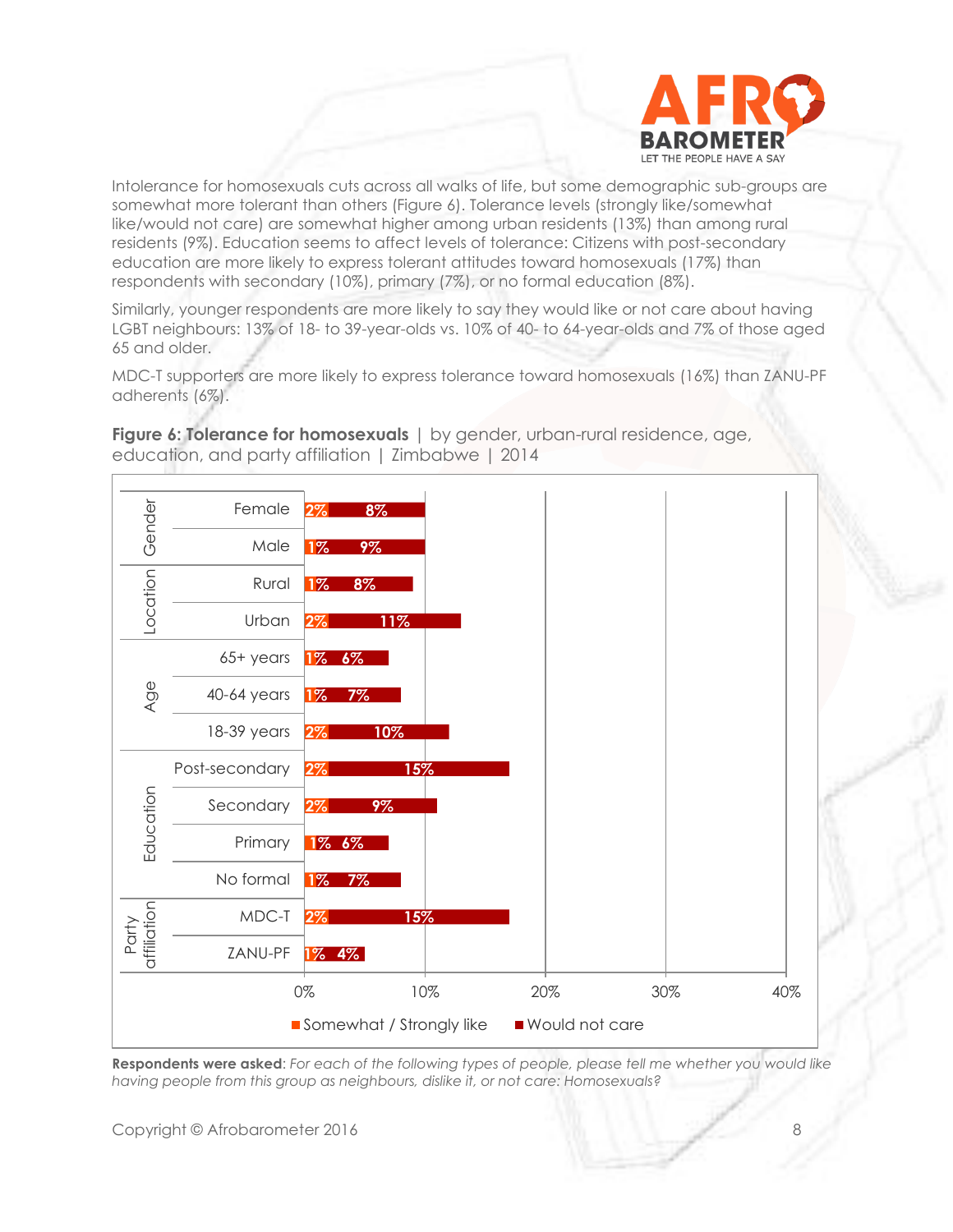

The least intolerant provinces are Bulawayo and Midlands, where 25% and 24%, respectively, say they would like or not mind having LGBT neighbours, whereas in Masvingo and Mashonaland Central, only one in 50 respondents express such tolerance (Figure 7).

**Figure 7: Tolerance for homosexuals** | by age, education, gender, urban-rural residence, and part affiliation| Zimbabwe | 2014



**Respondents were asked**: *For each of the following types of people, please tell me whether you would like having people from this group as neighbours, dislike it, or not care: Homosexuals?*

## **Conclusion**

Most Zimbabweans express tolerance for people of different religions and ethnic groups. Tolerance for immigrants and for people living with HIV/AIDS is high, though somewhat less enthusiastic. A major exception to tolerant attitudes in Zimbabwe concerns the LGBT community, which faces overwhelming rejection. Younger, urban, and more educated citizens are somewhat less intolerant of homosexuality, suggesting the possibility of greater openness in the future.